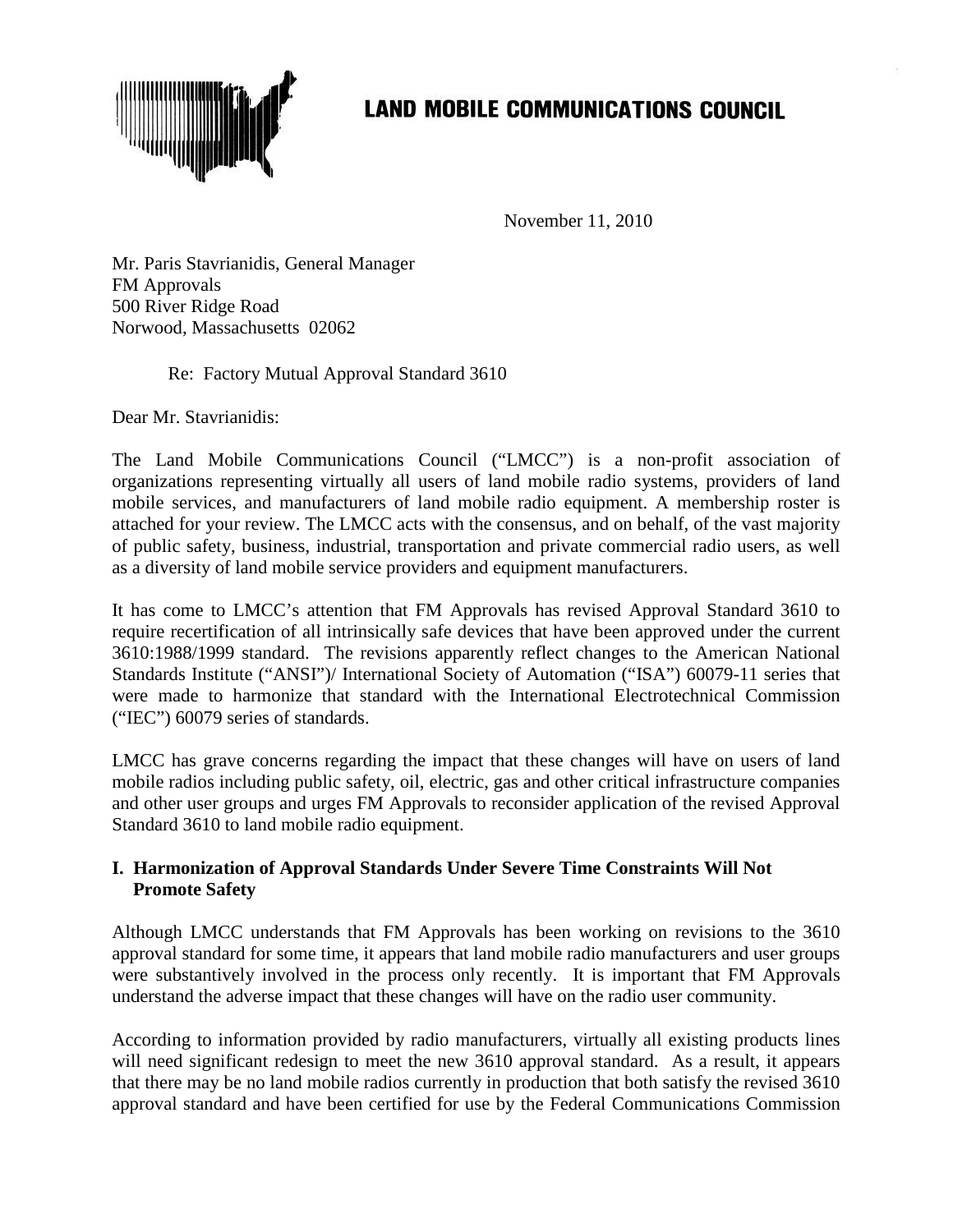("FCC"). Land mobile radio manufacturers indicate that to meet the revised approval standards, portable radio output power will need to be dramatically reduced, resulting in loss of radio coverage in areas in which hazardous atmospheres may be present. Redesign of communications systems, including deployment of additional base stations, towers and other infrastructure, will be necessary to maintain coverage using equipment designed to meet the revised standards.

Radio redesign itself may take upwards of one year or more. It is not uncommon for design, testing, and deployment of a new radio system also to take several additional years. For facilities such as petroleum refineries, mapping and transition to a new facility classification system alone could take several years. Additional training will be required for personnel to operate radios that have been significantly redesigned or have more cumbersome form factors as the result of redesigned circuit spacing. In light of these time considerations, we believe is not possible as a practical matter to meet a 2012 implementation deadline.

If intrinsically safe radios are not approved under the revised standard and certified by the FCC by the 2012 deadline, land mobile operators may be faced with severe equipment shortages. Some users may have no choice but to migrate to a lower protection standard (*e.g.*, Division I to Division II) as a way to maintain communications.

These realities present serious safety concerns that must be considered before a revised approval standard is imposed.

## **II. Compliance With Revised Approval Standards By 2012 Will Significantly Burden Land Mobile Radio Users**

As discussed above, implementation by 2012 of a revised 3610 approval standard will have a significant detrimental impact on a wide variety of land mobile radio users. Given the condition of the current national economy and state and local government budgets, forcing already constrained user groups to expend resources on new communications equipment is imprudent, particularly given that no benefit to safety has been identified.

Communications systems typically have a useful life cycle of 10 years or more. Beyond portable devices, changes to the design of intrinsically safe land mobile radios will require correlated changes to communications system infrastructure, base stations, antenna towers, replacement of batteries and charges – all with significant costs to user groups.

In addition, in order to comply with the FCC's upcoming mandate to replace wideband (25 kHz bandwidth) land mobile radios with narrowband (12.5 kHz bandwidth) equipment by January 1, 2013, land mobile users are well into a major overhaul of existing radio systems. The FCC's narrowbanding requirement includes an interim 2011 deadline driving compliance by many groups before 2013. As each day passes, more entities purchase replacement narrowband radio equipment.

Because of the current lack of intrinsically safe equipment that meets the revised 3610 approval standard, and the timeframes involved in device and system redesign, budget cycles, and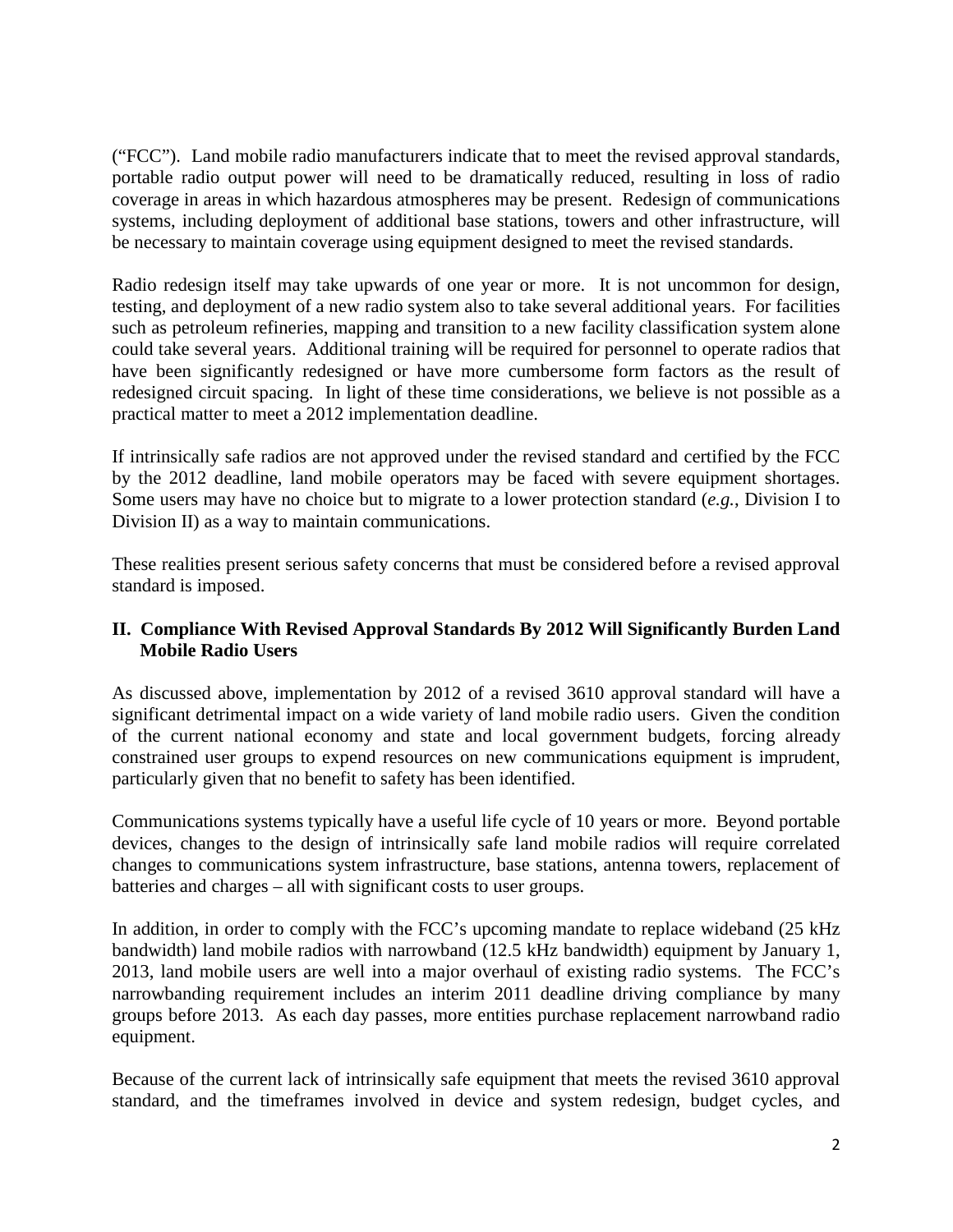deployment, it is difficult, if not impossible to imagine how users will be able to meet mandates from both FM Approvals and the FCC without wasting resources (and in some instances tax dollars) on the purchase of unnecessarily redundant equipment.

At a minimum it is likely that many users will be required to replace equipment that has been in use for only a short period of time.

In light of these concerns, forced migration to a new intrinsically safe standard should be required only if it has been demonstrated beyond doubt that the current standard does not adequately promote safe operation.

To the contrary, there appears to be no demonstration that the existing 3610 standard is inadequate to ensure safe operation of land mobile radio equipment in hazardous atmospheres. In fact, LMCC is not aware of a single instance in which intrinsically safe radios approved under the current 3610 standard were responsible for a safety incident. Instead, the revised approval standard appears to be developed for no reason other than to harmonize the U.S. standard with the standard used overseas.

While there may be administrative efficiencies that are gained through standards harmonization, FM Approvals must consider the impact that the imminent revision to the current 3610 approval standard will have on entities that rely on intrinsically safe land mobile radios, including public safety, oil and natural gas companies, manufacturers and others. These concerns should be paramount in any effort to revise the intrinsically safe equipment standards and certainly should take precedence over the goal of standards synchronization.

LMCC urges FM Approvals to reconsider implementation of its revised 3610 approval standard as it is applied to land mobile radios. We welcome any opportunity to provide additional information to you and work cooperatively with you regarding this matter.

Sincerely,

Kenton Sturdevant, President 8484 Westpark Drive, Suite 630 Mclean, Virginia 22102

Adm. James Arden Barnett, Jr., USN (Ret.), Chief, PSHSB, FCC (Via Email) Mr. Julius Knapp, Chief, OET, FCC (Via Email) Mr. Robert Martell, Director – Electrical, Factory Mutual (Via FedEx) Ms. Ruth Milkman, Chief, WTB, FCC (Via Email) Mr. Ted Schnaare, Chairman ISA12 (Via FedEx) Mr. Shivan S. Subramaniam, Chairman/CEO, FM Global (Via FedEx) LMCC Membership (Via Email)

ccs: